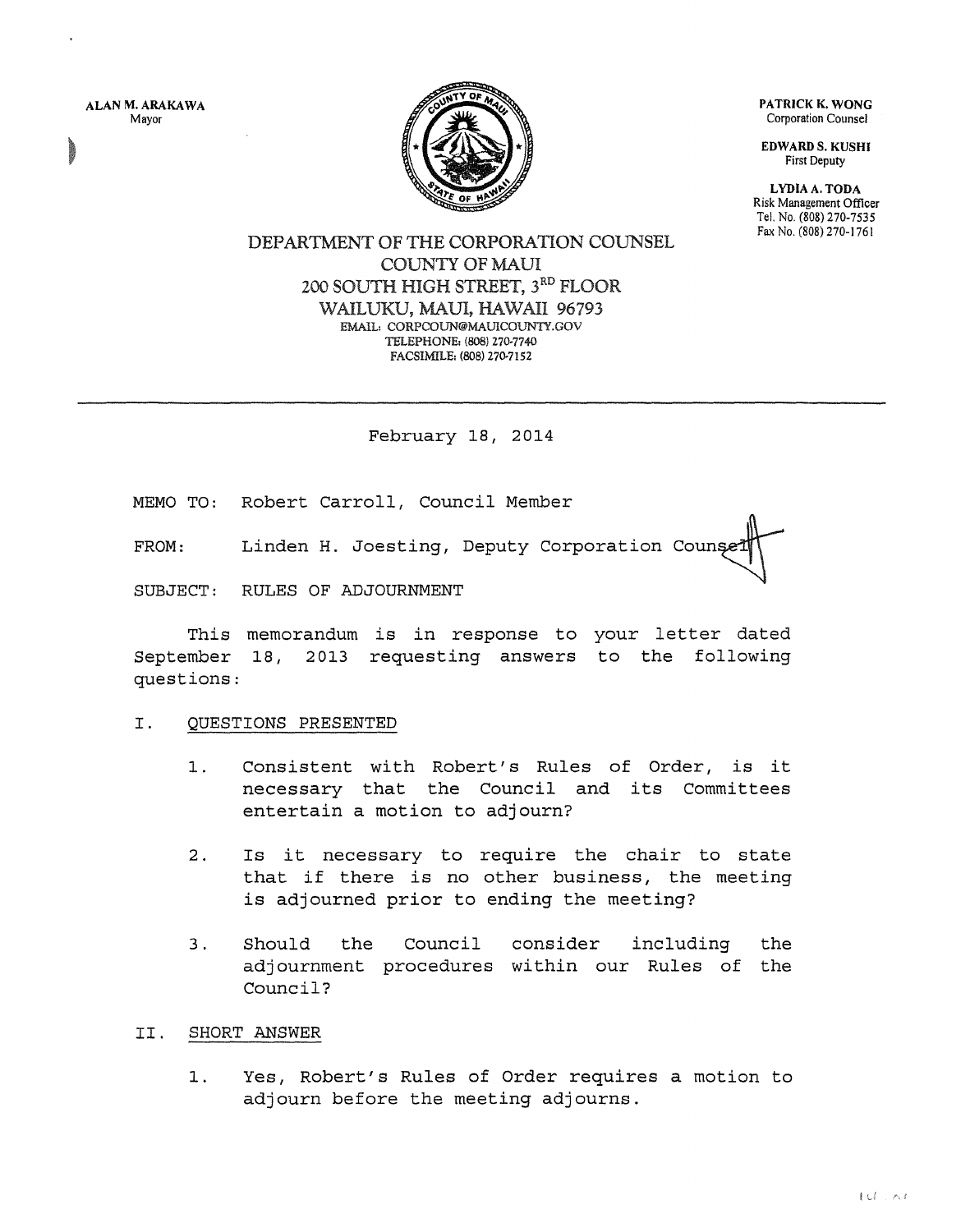MEMO TO: Robert Carroll, Council Member February 18,2014 Page 2

- 2. It is not necessary, under the Sunshine Law or parliamentary law, for a Maui County Council .<br>Chair to state or ask if there is no other business before ending a meeting.
- 3. We do not recommend the Council amend its Rules to change the adjournment procedure unless the omission of a motion to adjourn happens frequently.

### III. ANALYSIS

As you know, Robert's Rules of Order (Robert's Rules) sets out parliamentary procedures to ensure uniformity and promote collegial relationships in committees and organization meetings. Robert's Rules are meant to coexist with, rather than override, any specific rules that might also be adopted by these organizations.

In researching this matter, I inquired with a Certified Parliamentarian credentialed by the American Institute of Parliamentarians ( "AIP") and posed the following question: "Must a chair first ask or state "if there is no other business," before the meeting is adjourned or before ending the meeting?" The AIP responded as follows:

not read your organization's governing documents, this reply is based solely on the information " ... Since I have given in your email message...

No, the phrase "if there is no other business" is not a statement that is required prior to adjourning a regular meeting of an organization; however, it is the responsibility of the presiding officer to make sure that all known business has been addressed. In most organizations the last item of business on an agenda is "New Business." It is correct for the presiding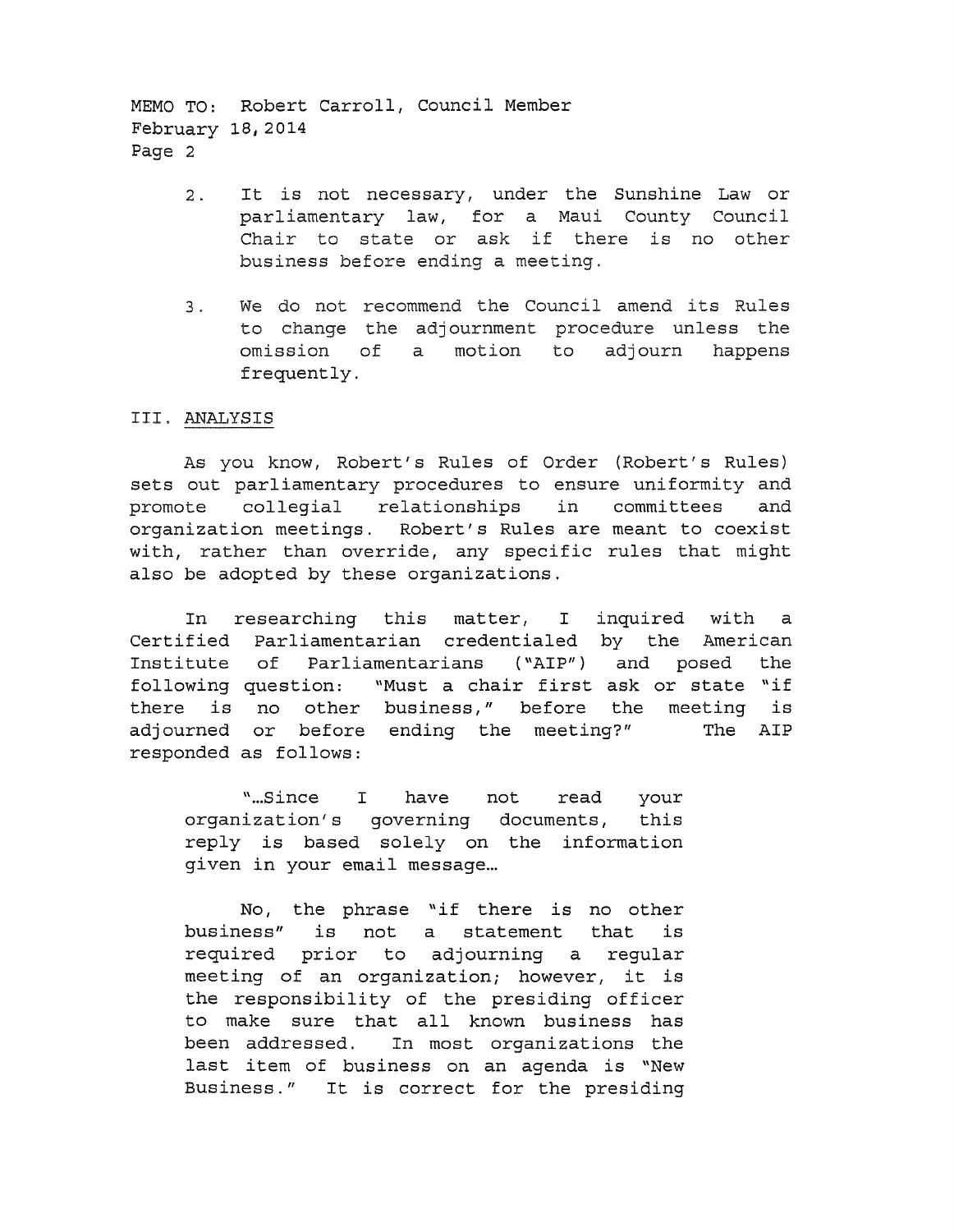MEMO TO: Robert Carroll, Council Member February 18, 2014 Page 3

> officer to ask if there is any new business. When there is no response, the presiding officer senses that the members are ready to adjourn, he can suggest unanimous consent as follows: "If there is no objection, the meeting will be adjourned. [Pause.] Since there is no objection, the meeting is adjourned.""

Specific rules were created by the Hawaii State Legislature for Boards and Commissions and codified as what is commonly called the Sunshine Law. These two sets of rules must work together to meet the combined goals of having certain deliberative bodies address issues openly, yet efficiently and collegially. These two systems of administering meetings are addressed below.

### 1. Robert's Rules of Order

You correctly noted in your memo to our office that Robert's Rules permits a body to adjourn without a motion. Robert's Rules separates all motions to adjourn into two types: privileged and non-privileged. A privileged motion to adjourn closes the meeting immediately when another meeting is planned, and when no specific time to adjourn has already been set. Where provision for another meeting has been made, and no time was set to adjourn, a motion to adjourn may interrupt pending business and if adopted, close the meeting. Robert's Rules, pp 233-34.

The Maui County Council has a schedule for meetings set by the County Charter. County Charter, Section 3-5. It has provisions for other meetings to take place pursuant to the Charter. Additionally, if the meeting at which you were present had no set time to adjourn, then the motion to adjourn could interrupt pending business and once adopted, close the meeting.